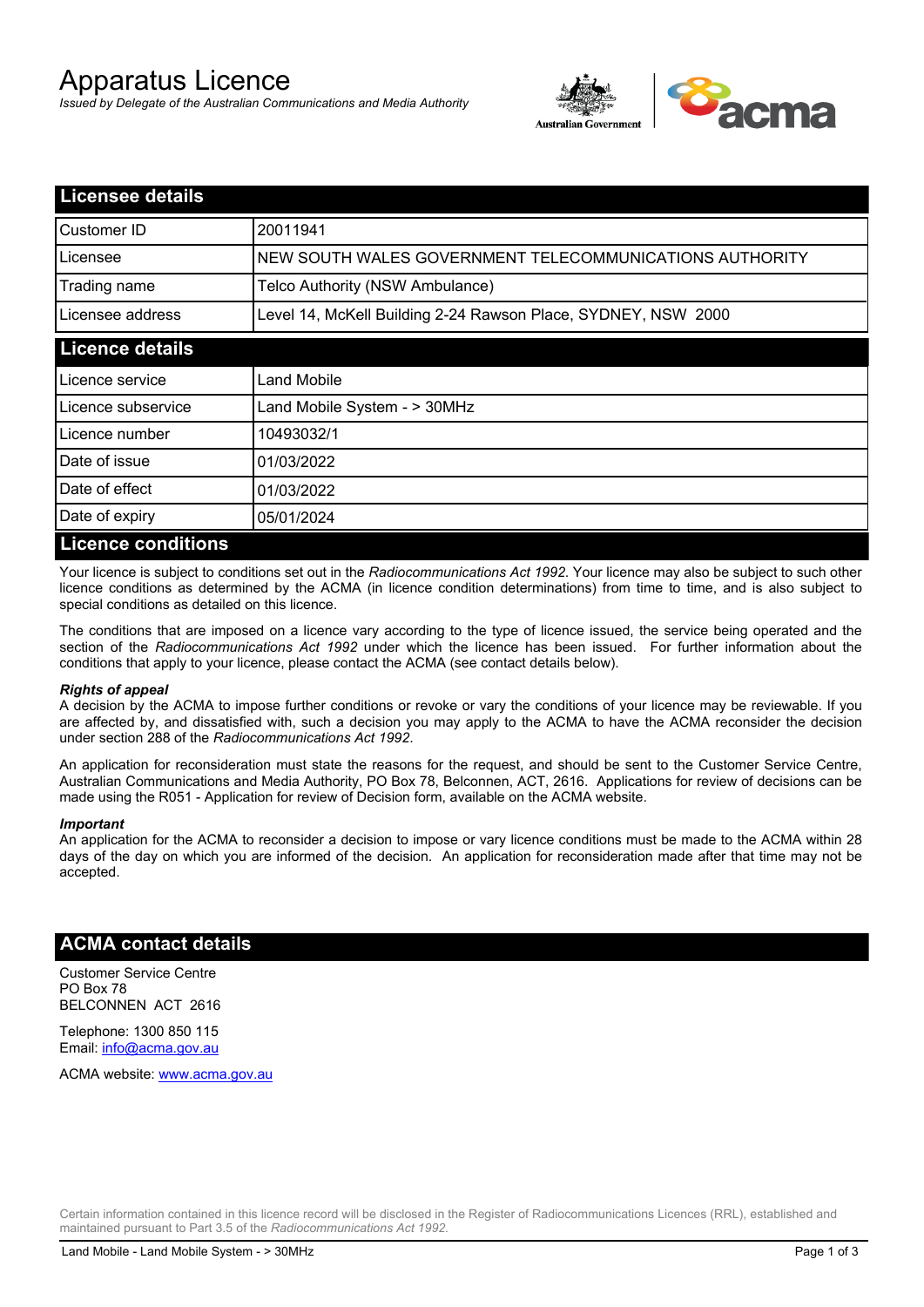# **Advisory Notes applying to licence no.: 10493032/1**

Conditions applicable to the operation of Land Mobile System station(s) authorised under this licence can be found in the Radiocommunications Licence Conditions (Apparatus Licence) Determination and the Radiocommunications Licence Conditions (Land Mobile Licence) Determination. Copies of these determinations are available from the ACMA and from the ACMA home page (www.acma.gov.au).